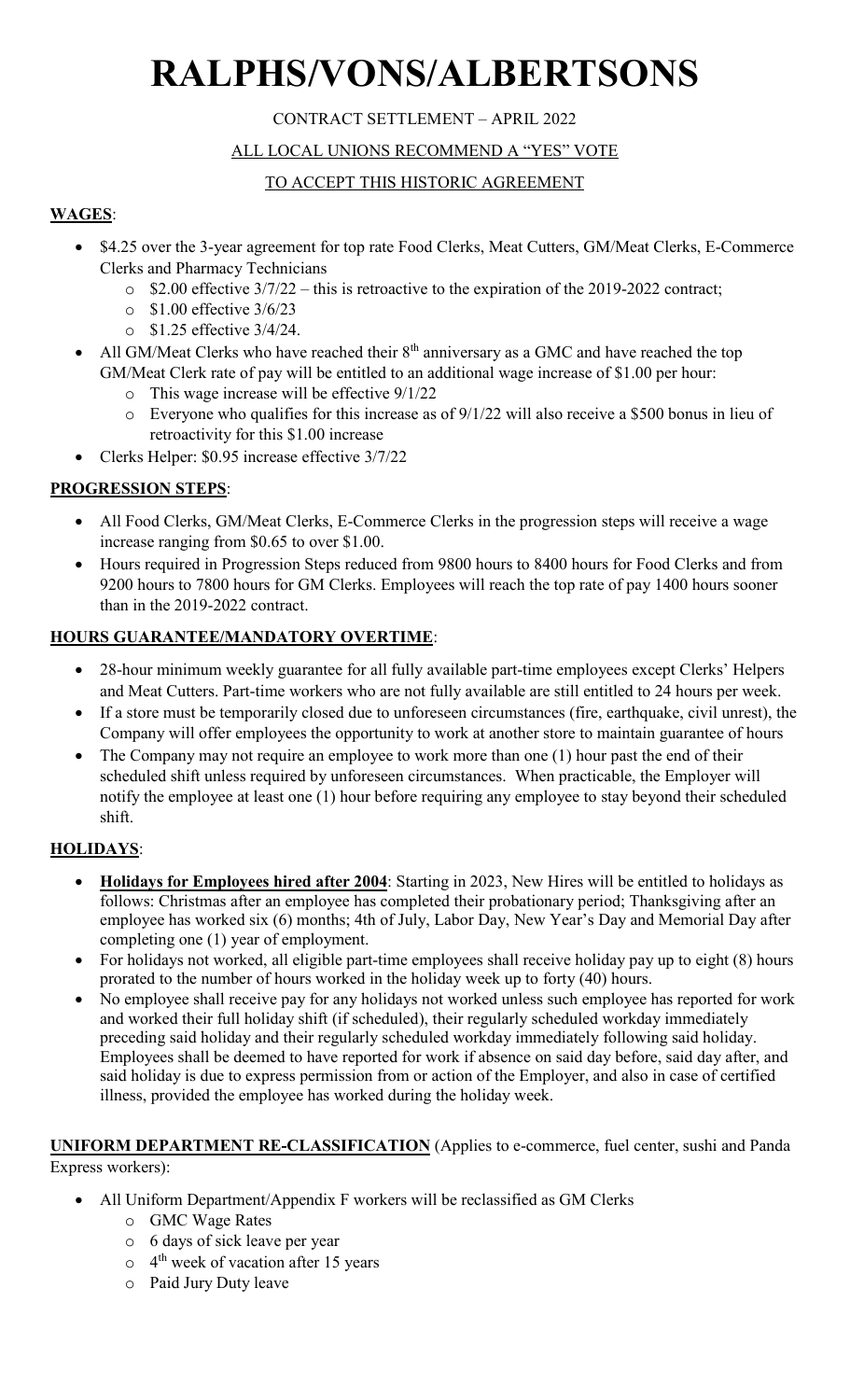#### **BENEFIT IMPROVEMENTS**:

- Health Benefit improvements
	- $\circ$  Dental: Cover Implants (as major @70%) and increase annual maximum in 2023 to \$2,000 for Platinum Plus, Platinum, Gold, and Silver Participants;
	- o Vision: Increase annual maximum in 2023 to \$200 for Platinum Plus, Platinum, Gold, and Silver Participants;
	- o Disability Extension Provide 6-month disability extension for Platinum Plus, Platinum, Gold, and Silver Participants;
	- o HMO: Add another HMO as an option for Platinum Participants; and
	- o Courtesy Clerks: Reduce initial eligibility for courtesy clerks to 12 months.
- No changes to pension

#### **OTHER CONTRACT IMPROVEMENTS**:

- Department Head definition no longer requires the ability to influence hiring and discipline decisions. This allows more workers who perform department head duties to be eligible for the \$1.00 premium.
- Bereavement Leave can be taken up to 45 days after death
- **Operational Transfers** Add a sentence to Section C(1) as follows: In the following counties only: Imperial, Inyo, Kern, Mono, Riverside, San Luis Obispo, Santa Barbara, San Bernardino and Ventura, change twenty-five (25) miles to thirty (30) miles where there are less than 5 stores of the same banner (Vons and Pavilions are considered the same banner) within 25 miles of the employee's residence.

#### **SAFETY AND SECURITY IN THE STORE**:

New Safety Committee Language

Section 1. The Employer agrees that it will continue to provide a safe and healthy workplace and agrees to appropriately address any unsafe condition or safety or health hazard to the extent reasonably possible. This includes the Employer's commitment to comply with all federal, state and local laws and regulations. The Employer agrees to promptly investigate all hazards, unsafe conditions and accidents properly brought to its attention and to the extent reasonably possible to promptly remedy all hazards and unsafe conditions its investigation reveals. The Employer will furnish, at its expense, all safety and protective equipment required by applicable laws and agency regulations.

Section 2. Each store shall have a Health and Safety Committee. The Committees shall include at least two (2) bargaining unit representatives, at least one of whom shall be chosen by the union from that store and who shall be included in meetings and/or other activities of the Committee. Committee members shall be paid by the Employer for time spent at monthly Health & Safety meetings. The Employer may limit the time to two (2) hours per month. The committee may include at least two (2) company representatives as well.

Section 3. Committee members shall inspect facility conditions and bring any hazards or unsafe conditions to the Company's attention. Review and monitoring of the Employer's Disaster and Evacuation plan will be considered a function of the Committee. The Company agrees to appropriately address hazards and unsafe conditions that Committee members bring to its attention promptly and to the extent reasonably possible.

Section 4. In the event an employee encounters an unsafe situation, the employee should first contact the Store Director or the Assistant Store Director to make them aware of the situation. If no action is taken, or the supervisor's response is unacceptable to the employee, the employee may address their concern with the Committee.

**MINIMUM WAGE SIDE LETTER**: Improved to require at least \$0.25 between steps effective 1/1/23.

#### **TERM OF NEW AGREEMENT: MARCH 7, 2022 THROUGH MARCH 2, 2025**

## ALL LOCAL UNIONS RECOMMEND A "YES" VOTE TO ACCEPT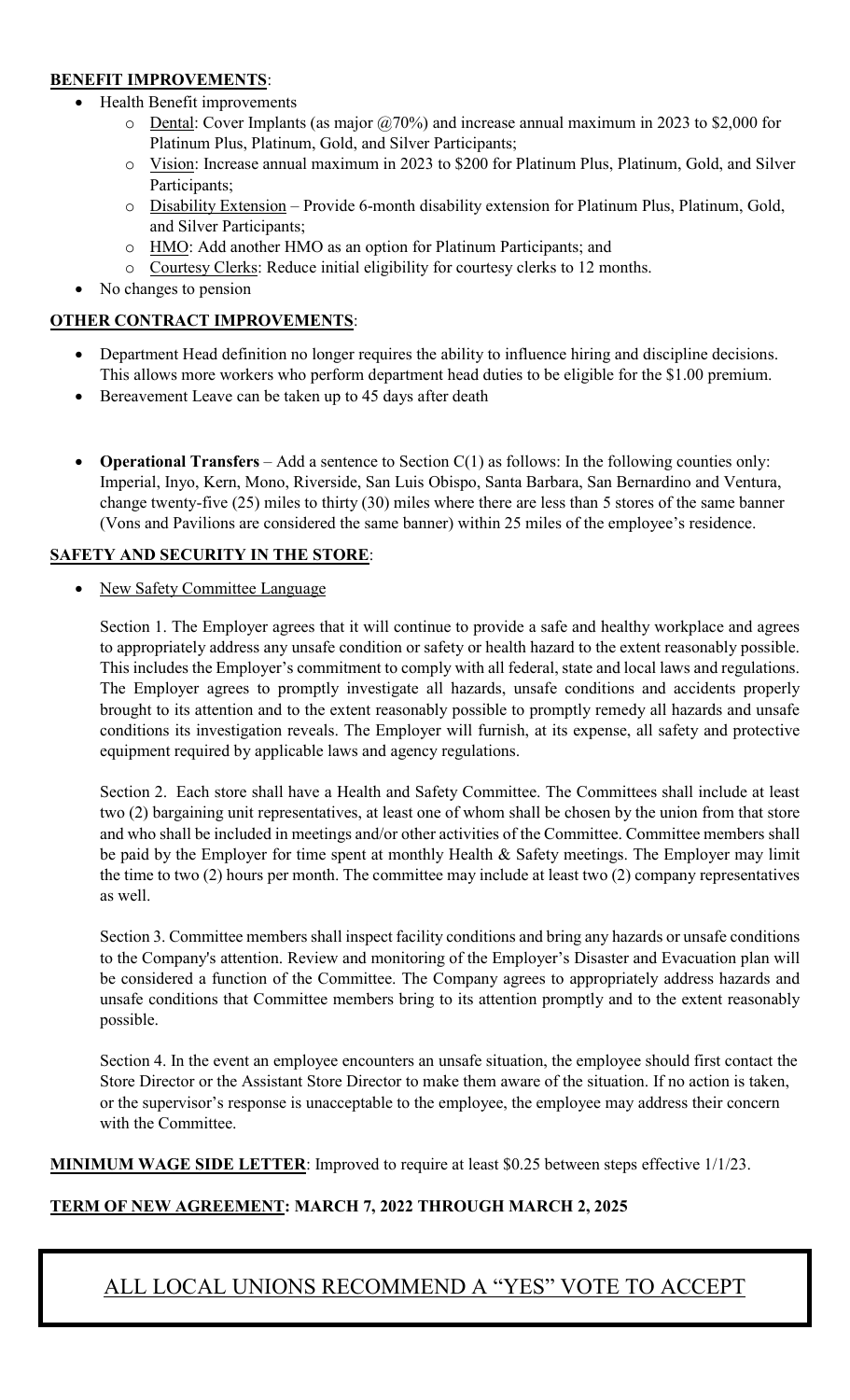#### **FINAL WAGE SHEET**

| <b>GMC, Fuel E-Commerce,</b> | <b>HOURS</b>                                                                                 | <b>CURRENT</b>                                                      |      | 3/7/2022 | 9/1/2022 | 3/6/2023 | 3/4/2024 |
|------------------------------|----------------------------------------------------------------------------------------------|---------------------------------------------------------------------|------|----------|----------|----------|----------|
| Sushi, All Uniform Dept.     |                                                                                              |                                                                     |      |          |          |          |          |
|                              | <b>FIRST 600</b>                                                                             | \$15.20                                                             | 900  | \$16.05  |          | \$16.05  | \$16.05  |
|                              | <b>NEXT 600</b>                                                                              | \$15.30                                                             |      |          |          |          |          |
|                              | <b>NEXT 600</b>                                                                              | \$15.40                                                             |      |          |          |          |          |
|                              | <b>NEXT 600</b>                                                                              | \$15.50                                                             | 900  | \$16.30  |          | \$16.30  | \$16.30  |
|                              | <b>NEXT 600</b>                                                                              | \$15.60                                                             |      |          |          |          |          |
|                              | <b>NEXT 600</b>                                                                              | \$15.70                                                             |      |          |          |          |          |
|                              | <b>NEXT 600</b>                                                                              | \$15.80                                                             | 900  | \$16.55  |          | \$16.55  | \$16.55  |
|                              | <b>NEXT 600</b>                                                                              | \$15.90                                                             |      |          |          |          |          |
|                              | <b>NEXT 600</b>                                                                              | \$16.00                                                             | 900  | \$16.80  |          | \$16.80  | \$16.80  |
|                              | <b>NEXT 600</b>                                                                              | \$16.10                                                             |      |          |          |          |          |
|                              | <b>NEXT 600</b>                                                                              | \$16.20                                                             |      |          |          |          |          |
|                              | <b>NEXT 800</b>                                                                              | \$16.30                                                             | 900  | \$17.05  |          | \$17.05  | \$17.05  |
|                              |                                                                                              |                                                                     | 900  | \$17.30  |          | \$17.30  | \$17.30  |
|                              | <b>NEXT 800</b>                                                                              | \$16.40                                                             | 900  | \$17.55  |          | \$17.55  | \$17.55  |
|                              | <b>NEXT 800</b>                                                                              | \$16.50                                                             | 900  | \$17.80  |          | \$17.80  | \$17.80  |
|                              |                                                                                              |                                                                     | 600  | \$18.05  |          | \$18.05  | \$18.05  |
|                              |                                                                                              |                                                                     |      |          |          |          |          |
| Thereafter                   | 9200                                                                                         | \$17.02                                                             | 7800 | \$19.02  |          | \$20.02  | \$21.27  |
| <b>Department Head</b>       |                                                                                              | \$18.12                                                             |      | \$20.12  |          | \$21.12  | \$22.37  |
| <b>Longevity Rate</b>        |                                                                                              | Journeypersons, upon reaching 8th anniversary & thereafter GMC rate |      |          | \$20.02  | \$21.02  | \$22.27  |
| Dept Head w/ longevity       |                                                                                              |                                                                     |      |          | \$21.12  | \$22.12  | \$23.37  |
| Effective 9/1/22             | \$500 bonus for all GMCs who have reached 8th anniversary & therafter GMC rate as of 9/1/22* |                                                                     |      |          |          |          |          |
|                              |                                                                                              |                                                                     |      |          |          |          |          |
| <b>FOOD CLERK</b>            | <b>HOURS</b>                                                                                 | <b>CURRENT</b>                                                      |      | 3/7/2022 | 3/6/2023 | 3/4/2024 |          |
|                              | <b>First 1000</b>                                                                            | \$15.40                                                             |      |          |          |          |          |
|                              | <b>Next 1000</b>                                                                             | \$15.50                                                             |      |          |          |          |          |
|                              | <b>Next 600</b>                                                                              | \$15.60                                                             | 900  | \$16.25  | \$16.25  | \$16.25  |          |
|                              | Next 600                                                                                     | \$15.70                                                             |      |          |          |          |          |
|                              | <b>Next 600</b>                                                                              | \$15.80                                                             |      |          |          |          |          |
|                              | Next 600                                                                                     | \$15.90                                                             | 900  | \$16.50  | \$16.50  | \$16.50  |          |
|                              | <b>Next 600</b>                                                                              | \$16.00                                                             |      |          |          |          |          |
|                              | <b>Next 600</b>                                                                              | \$16.10                                                             | 900  | \$16.75  | \$16.75  | \$16.75  |          |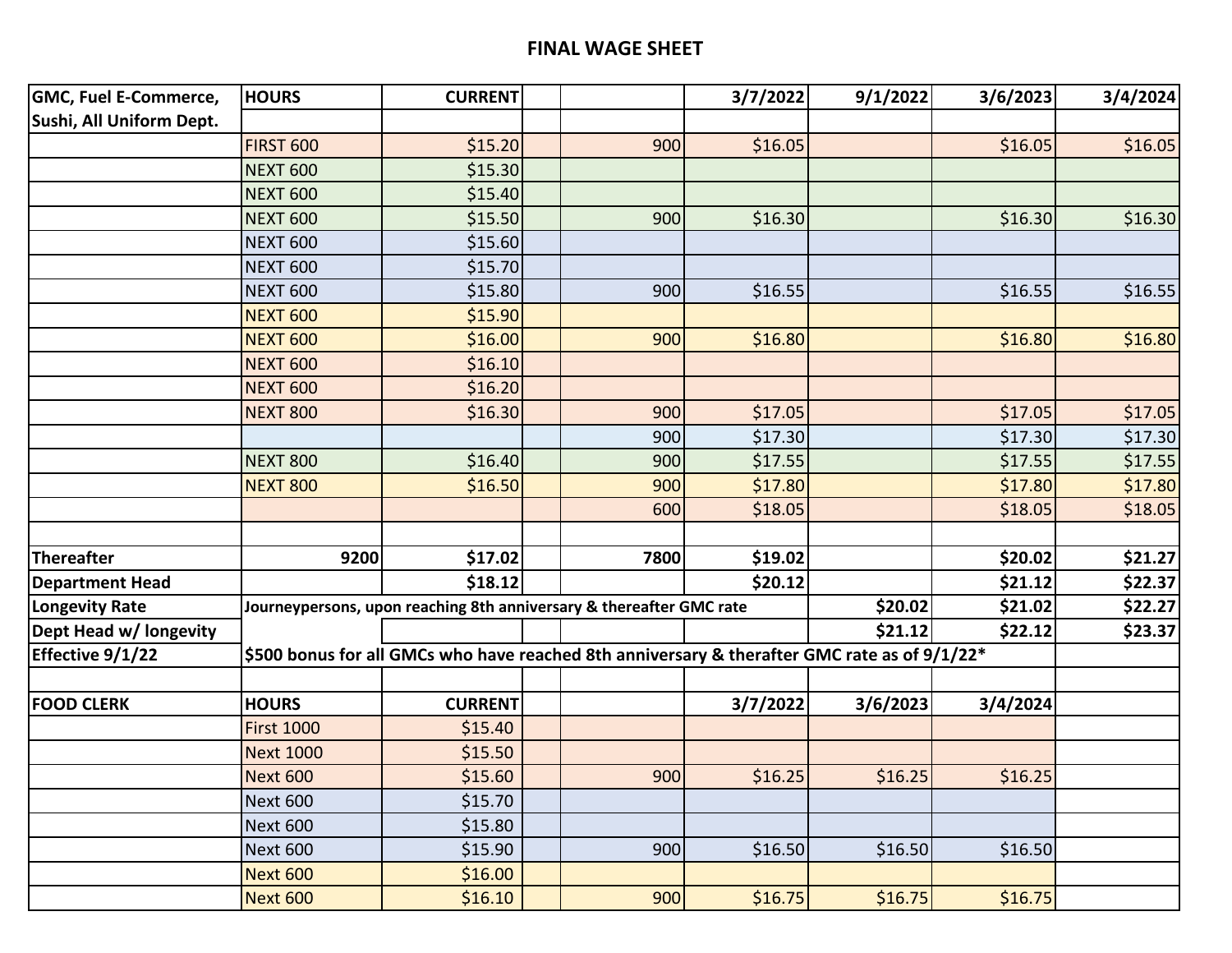|                        | <b>Next 600</b> | \$16.20 |          |          |          |         |  |
|------------------------|-----------------|---------|----------|----------|----------|---------|--|
|                        | <b>Next 600</b> | \$16.30 | 900      | \$17.00  | \$17.00  | \$17.00 |  |
|                        | <b>Next 600</b> | \$16.40 | 900      | \$17.25  | \$17.25  | \$17.25 |  |
|                        | <b>Next 600</b> | \$16.50 | 900      | \$17.50  | \$17.50  | \$17.50 |  |
|                        | <b>Next 600</b> | \$17.50 | 900      | \$18.50  | \$18.50  | \$18.50 |  |
|                        | <b>Next 600</b> | \$18.50 | 900      | \$19.50  | \$19.50  | \$19.50 |  |
|                        | <b>Next 600</b> | \$19.50 | 900      | \$20.50  | \$20.50  | \$20.50 |  |
|                        |                 |         | 300      | \$21.00  | \$21.00  | \$21.00 |  |
|                        |                 |         |          |          |          |         |  |
| Thereafter             | 9800            | \$22.50 | 8400     | \$24.50  | \$25.50  | \$26.75 |  |
| <b>Department Head</b> |                 | \$23.50 |          | \$25.50  | \$26.50  | \$27.75 |  |
|                        |                 |         |          |          |          |         |  |
|                        |                 |         |          |          |          |         |  |
|                        |                 |         |          |          |          |         |  |
| Clerks Helper          | Months          | Current | 3/7/2022 | 3/6/2023 | 3/4/2024 |         |  |
|                        | 1st 3 months    | \$15.10 | \$16.05  | \$16.05  | \$16.05  |         |  |
|                        | Next 3 months   | \$15.20 | \$16.15  | \$16.15  | \$16.15  |         |  |
|                        | After 9 months  | \$15.30 | \$16.25  | \$16.25  | \$16.25  |         |  |
|                        |                 |         |          |          |          |         |  |
| <b>Meat Cutter</b>     | Months          | Current | 3/7/2022 | 3/6/2023 | 3/4/2024 |         |  |
|                        | 1st 6 months    | \$15.20 | \$16.25  | \$16.25  | \$16.25  |         |  |
|                        | Next 6 months   | \$15.30 | \$16.75  | \$16.75  | \$16.75  |         |  |
|                        | Next 6 months   | \$15.56 | \$17.25  | \$17.25  | \$17.25  |         |  |
|                        | Next 6 months   | \$17.78 | \$18.25  | \$18.25  | \$18.25  |         |  |
|                        | Thereafter      | \$23.78 | \$25.78  | \$26.78  | \$28.03  |         |  |
|                        | Dept Manager    | \$24.78 | \$26.78  | \$27.78  | \$29.03  |         |  |
|                        |                 |         |          |          |          |         |  |
| Pharmacy Tech          | Weeks           | Current | 3/7/2022 | 3/6/2023 | 3/4/2024 |         |  |
|                        | 1st 26 weeks    | \$15.20 | \$17.40  | \$17.40  | \$17.40  |         |  |
|                        | Next 26 weeks   | \$15.30 | \$18.25  | \$18.25  | \$18.25  |         |  |
|                        | Next 26 weeks   | \$15.40 | \$19.10  | \$19.10  | \$19.10  |         |  |
|                        | Next 26 weeks   | \$15.50 | \$19.95  | \$19.95  | \$19.95  |         |  |
|                        | Thereafter      | \$19.85 | \$21.85  | \$22.85  | \$24.10  |         |  |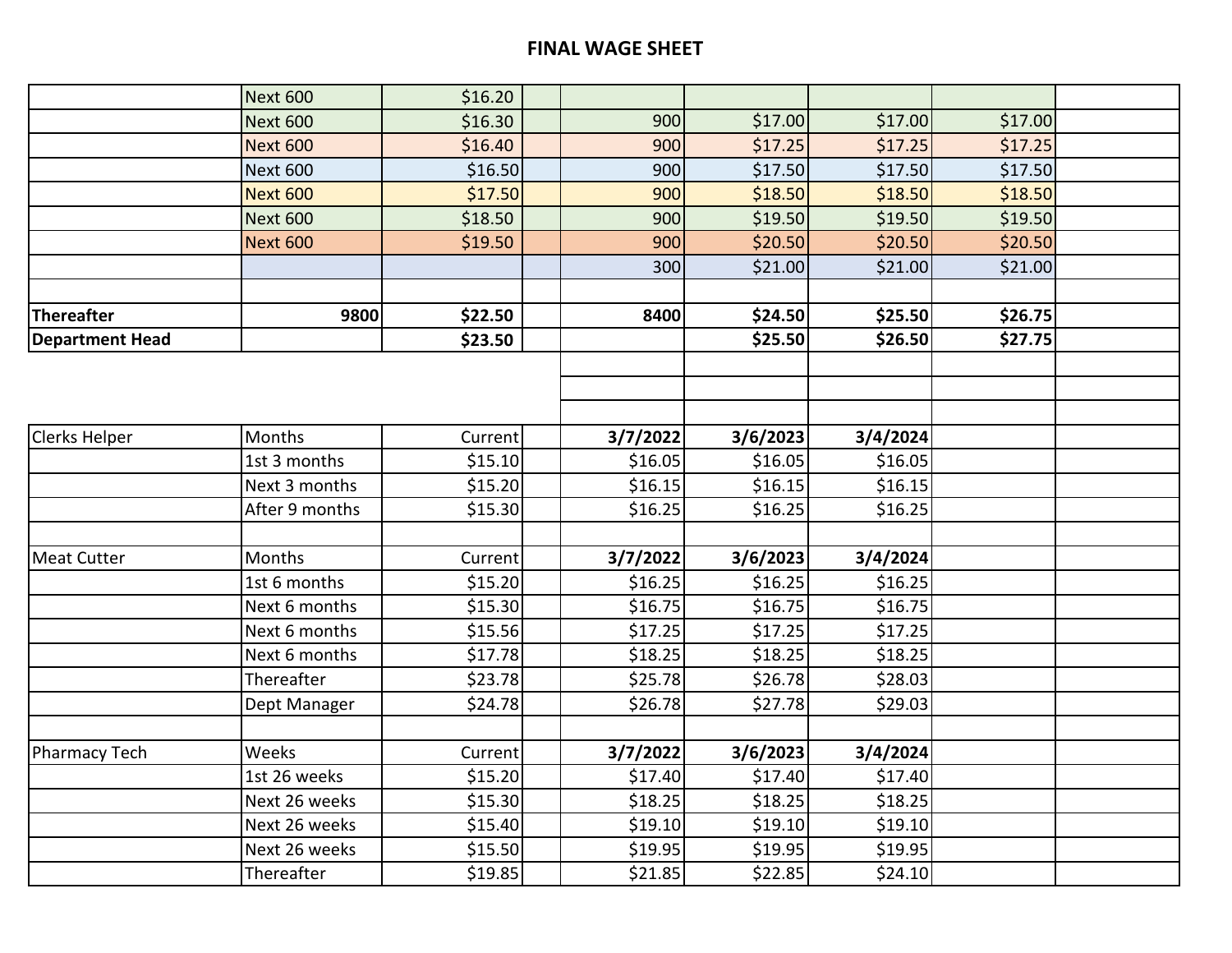#### **LA CITY MINIMUM WAGE SHEET**

| <b>LA City</b>      |         | 3/7/2022 7/1/2022 9/1/2022 1/1/2023 3/6/2023 7/1/2023 |                                                |                 |
|---------------------|---------|-------------------------------------------------------|------------------------------------------------|-----------------|
|                     |         |                                                       |                                                | <b>Next CPI</b> |
| <b>Minimum Wage</b> | \$15.00 | $$\sf 516.04$$                                        | $$16.04$ $$16.04$ $$16.04$ $$16.04$ Adjustment |                 |

| <b>GMC, Fuel E-Commerce,</b> | <b>HOURS</b>      | <b>CURRENT</b> |                                                                                                 | 3/7/2022 | 7/1/2022 | 9/1/2022 | 1/1/2023 | 3/6/2023 | 3/4/2024 |
|------------------------------|-------------------|----------------|-------------------------------------------------------------------------------------------------|----------|----------|----------|----------|----------|----------|
| Sushi, All Uniform Dept.     |                   |                |                                                                                                 |          |          |          |          |          |          |
|                              | <b>FIRST 600</b>  | \$15.20        | 900                                                                                             | \$16.05  | \$16.24  |          | \$16.24  | \$16.24  | \$16.24  |
|                              | <b>NEXT 600</b>   | \$15.30        |                                                                                                 |          |          |          |          |          |          |
|                              | <b>NEXT 600</b>   | \$15.40        |                                                                                                 |          |          |          |          |          |          |
|                              | <b>NEXT 600</b>   | \$15.50        | 900                                                                                             | \$16.30  | \$16.34  |          | \$16.49  | \$16.49  | \$16.49  |
|                              | <b>NEXT 600</b>   | \$15.60        |                                                                                                 |          |          |          |          |          |          |
|                              | <b>NEXT 600</b>   | \$15.70        |                                                                                                 |          |          |          |          |          |          |
|                              | <b>NEXT 600</b>   | \$15.80        | 900                                                                                             | \$16.55  | \$16.55  |          | \$16.74  | \$16.74  | \$16.74  |
|                              | <b>NEXT 600</b>   | \$15.90        |                                                                                                 |          |          |          |          |          |          |
|                              | <b>NEXT 600</b>   | \$16.00        | 900                                                                                             | \$16.80  | \$16.80  |          | \$16.99  | \$16.99  | \$16.99  |
|                              | <b>NEXT 600</b>   | \$16.10        |                                                                                                 |          |          |          |          |          |          |
|                              | <b>NEXT 600</b>   | \$16.20        |                                                                                                 |          |          |          |          |          |          |
|                              | <b>NEXT 800</b>   | \$16.30        | 900                                                                                             | \$17.05  | \$17.05  |          | \$17.24  | \$17.24  | \$17.24  |
|                              |                   |                | 900                                                                                             | \$17.30  | \$17.30  |          | \$17.49  | \$17.49  | \$17.49  |
|                              | <b>NEXT 800</b>   | \$16.40        | 900                                                                                             | \$17.55  | \$17.55  |          | \$17.74  | \$17.74  | \$17.74  |
|                              | <b>NEXT 800</b>   | \$16.50        | 900                                                                                             | \$17.80  | \$17.80  |          | \$17.99  | \$17.99  | \$17.99  |
|                              |                   |                | 600                                                                                             | \$18.05  | \$18.05  |          | \$18.24  | \$18.24  | \$18.24  |
| Thereafter                   | 9200              | \$17.15        | 7800                                                                                            | \$19.15  | \$19.15  | \$19.15  | \$19.15  | \$20.15  | \$21.40  |
| <b>Department Head</b>       |                   | \$18.25        |                                                                                                 | \$20.25  | \$20.25  | \$20.25  | \$20.25  | \$21.25  | \$22.50  |
| <b>Longevity Rate</b>        |                   |                | Journeypersons, upon reaching 8th anniversary & thereafter GMC rate                             |          |          | \$20.15  | \$20.15  | \$21.15  | \$22.40  |
| Dept Head w/ longevity       |                   |                |                                                                                                 |          |          | \$21.25  | \$21.25  | \$22.25  | \$23.50  |
| Effective 9/1/22             |                   |                | \$500 bonus for all GMCs who have reached 8th anniversary & therafter GMC rate as of $9/1/22^*$ |          |          |          |          |          |          |
|                              |                   |                |                                                                                                 |          |          |          |          |          |          |
| <b>FOOD CLERK</b>            | <b>HOURS</b>      | <b>CURRENT</b> |                                                                                                 | 3/7/2022 | 7/1/2022 | 1/1/2023 | 3/6/2023 | 3/4/2024 |          |
|                              | <b>First 1000</b> | \$15.40        |                                                                                                 |          |          |          |          |          |          |
|                              | <b>Next 1000</b>  | \$15.50        |                                                                                                 |          |          |          |          |          |          |
|                              | <b>Next 600</b>   | \$15.60        | 900                                                                                             | \$16.25  | \$16.44  | \$16.44  | \$16.44  | \$16.44  |          |
|                              | <b>Next 600</b>   | \$15.70        |                                                                                                 |          |          |          |          |          |          |
|                              | <b>Next 600</b>   | \$15.80        |                                                                                                 |          |          |          |          |          |          |
|                              | <b>Next 600</b>   | \$15.90        | 900                                                                                             | \$16.50  | \$16.54  | \$16.69  | \$16.69  | \$16.69  |          |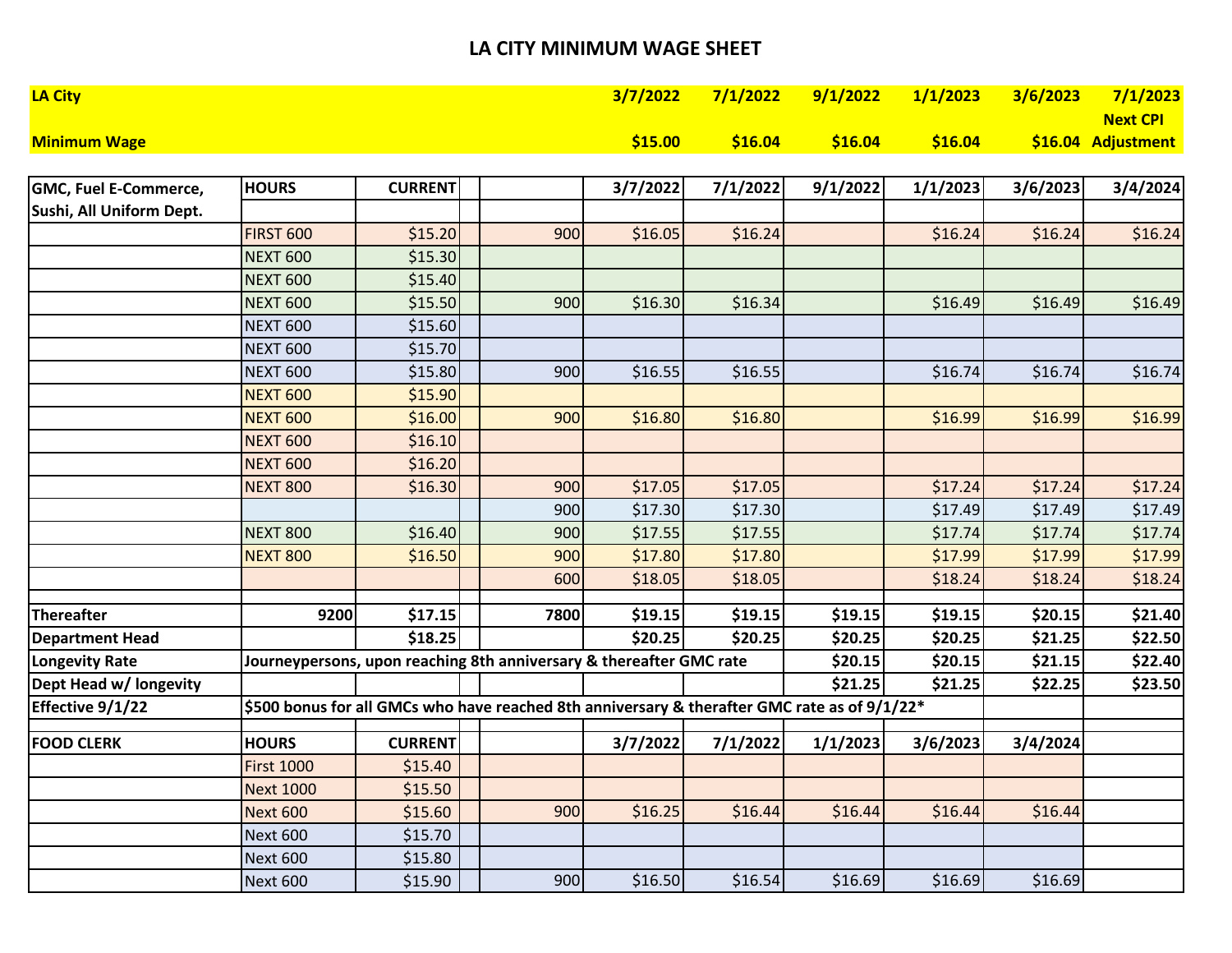#### **LA CITY MINIMUM WAGE SHEET**

|                        | <b>Next 600</b> | \$16.00 |          |          |          |          |         |         |  |
|------------------------|-----------------|---------|----------|----------|----------|----------|---------|---------|--|
|                        | <b>Next 600</b> | \$16.10 | 900      | \$16.75  | \$16.75  | \$16.94  | \$16.94 | \$16.94 |  |
|                        | <b>Next 600</b> | \$16.20 |          |          |          |          |         |         |  |
|                        | <b>Next 600</b> | \$16.30 | 900      | \$17.00  | \$17.00  | \$17.19  | \$17.19 | \$17.19 |  |
|                        | <b>Next 600</b> | \$16.40 | 900      | \$17.25  | \$17.25  | \$17.44  | \$17.44 | \$17.44 |  |
|                        | <b>Next 600</b> | \$16.50 | 900      | \$17.50  | \$17.50  | \$17.69  | \$17.69 | \$17.69 |  |
|                        | <b>Next 600</b> | \$17.50 | 900      | \$18.50  | \$18.50  | \$18.50  | \$18.50 | \$18.50 |  |
|                        | <b>Next 600</b> | \$18.50 | 900      | \$19.50  | \$19.50  | \$19.50  | \$19.50 | \$19.50 |  |
|                        | <b>Next 600</b> | \$19.50 | 900      | \$20.50  | \$20.50  | \$20.50  | \$20.50 | \$20.50 |  |
|                        |                 |         | 300      | \$21.00  | \$21.00  | \$21.00  | \$21.00 | \$21.00 |  |
|                        |                 |         |          |          |          |          |         |         |  |
| <b>Thereafter</b>      | 9800            | \$22.50 | 8400     | \$24.50  | \$24.50  | \$24.50  | \$25.50 | \$26.75 |  |
| <b>Department Head</b> |                 | \$23.50 |          | \$25.50  | \$25.50  | \$25.50  | \$26.50 | \$27.75 |  |
|                        |                 |         |          |          |          |          |         |         |  |
|                        |                 |         |          |          |          |          |         |         |  |
| <b>Meat Cutter</b>     | Months          | Current | 3/7/2022 | 7/1/2022 | 3/6/2023 | 3/4/2024 |         |         |  |
|                        | 1st 6 months    | \$15.20 | \$16.25  | \$16.44  | \$16.44  | \$16.44  |         |         |  |
|                        | Next 6 months   | \$15.30 | \$16.75  | \$16.75  | \$16.75  | \$16.75  |         |         |  |
|                        | Next 6 months   | \$15.56 | \$17.25  | \$17.25  | \$17.25  | \$17.25  |         |         |  |
|                        | Next 6 months   | \$17.78 | \$18.25  | \$18.25  | \$18.25  | \$18.25  |         |         |  |
|                        | Thereafter      | \$23.78 | \$25.78  | \$25.78  | \$26.78  | \$28.03  |         |         |  |
|                        | Dept Manager    | \$24.78 | \$26.78  | \$26.78  | \$27.78  | \$29.03  |         |         |  |
| Pharmacy Tech          | Weeks           | Current | 3/7/2022 | 3/6/2023 | 3/4/2024 |          |         |         |  |
|                        | 1st 26 weeks    | \$15.20 | \$17.40  | \$17.40  | \$17.40  |          |         |         |  |
|                        | Next 26 weeks   | \$15.30 | \$18.25  | \$18.25  | \$18.25  |          |         |         |  |
|                        | Next 26 weeks   | \$15.40 | \$19.10  | \$19.10  | \$19.10  |          |         |         |  |
|                        | Next 26 weeks   | \$15.50 | \$19.95  | \$19.95  | \$19.95  |          |         |         |  |
|                        | Thereafter      | \$19.85 | \$21.85  | \$22.85  | \$24.10  |          |         |         |  |
|                        |                 |         |          |          |          |          |         |         |  |
|                        |                 |         |          |          |          |          |         |         |  |
| <b>Clerks Helper</b>   | <b>Months</b>   | Current | 3/7/2022 | 7/1/2022 | 3/6/2023 | 3/4/2024 |         |         |  |
|                        | 1st 3 months    | \$15.10 | \$16.05  | \$16.14  | \$16.14  | \$16.14  |         |         |  |
|                        | Next 3 months   | \$15.20 | \$16.15  | \$16.24  | \$16.24  | \$16.24  |         |         |  |
|                        | After 9 months  | \$15.30 | \$16.25  | \$16.34  | \$16.34  | \$16.34  |         |         |  |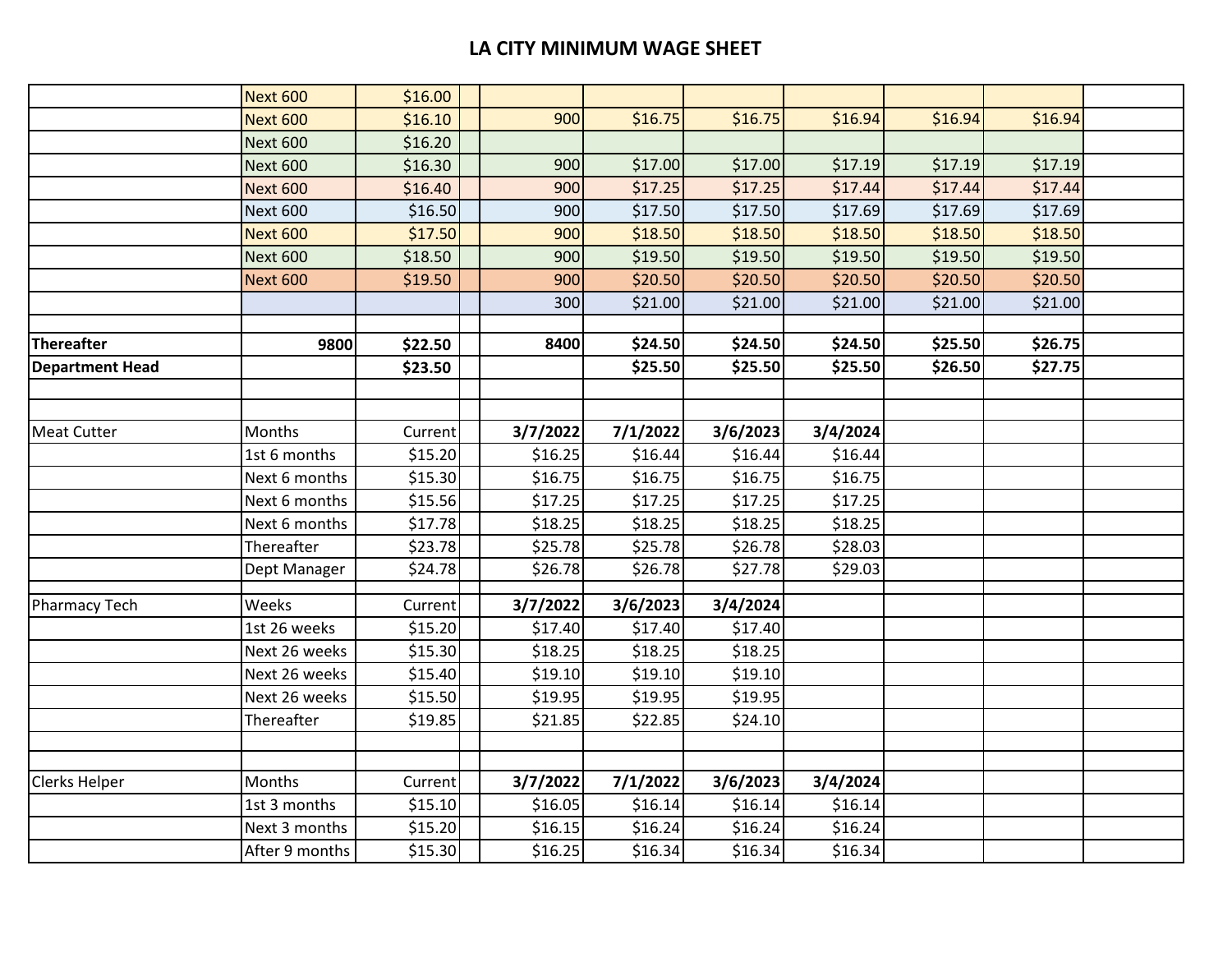#### **LA COUNTY SANTA MONICA WAGE SHEET**

| <b>LA County and Santa Monica</b> |                   |                |                                                                                              | 3/7/2022 | 7/1/2022 | 9/1/2022 | 1/1/2023 | 3/6/2023 | 7/1/2023          |
|-----------------------------------|-------------------|----------------|----------------------------------------------------------------------------------------------|----------|----------|----------|----------|----------|-------------------|
|                                   |                   |                |                                                                                              |          |          |          |          |          | <b>Next CPI</b>   |
| <b>Minimum Wage</b>               |                   |                |                                                                                              | \$15.00  | \$15.96  | \$15.96  | \$15.96  |          | \$15.96 Adjustmen |
| <b>GMC, Fuel E-Commerce,</b>      | <b>HOURS</b>      | <b>CURRENT</b> |                                                                                              | 3/7/2022 | 7/1/2022 | 9/1/2022 | 1/1/2023 | 3/6/2023 | 3/4/2024          |
| Sushi, All Uniform Dept.          |                   |                |                                                                                              |          |          |          |          |          |                   |
|                                   | <b>FIRST 600</b>  | \$15.20        | 900                                                                                          | \$16.05  | \$16.16  |          | \$16.16  | \$16.16  | \$16.16           |
|                                   | <b>NEXT 600</b>   | \$15.30        |                                                                                              |          |          |          |          |          |                   |
|                                   | <b>NEXT 600</b>   | \$15.40        |                                                                                              |          |          |          |          |          |                   |
|                                   | <b>NEXT 600</b>   | \$15.50        | 900                                                                                          | \$16.30  | \$16.30  |          | \$16.41  | \$16.41  | \$16.41           |
|                                   | <b>NEXT 600</b>   | \$15.60        |                                                                                              |          |          |          |          |          |                   |
|                                   | <b>NEXT 600</b>   | \$15.70        |                                                                                              |          |          |          |          |          |                   |
|                                   | <b>NEXT 600</b>   | \$15.80        | 900                                                                                          | \$16.55  | \$16.55  |          | \$16.66  | \$16.66  | \$16.66           |
|                                   | <b>NEXT 600</b>   | \$15.90        |                                                                                              |          |          |          |          |          |                   |
|                                   | <b>NEXT 600</b>   | \$16.00        | 900                                                                                          | \$16.80  | \$16.80  |          | \$16.91  | \$16.91  | \$16.91           |
|                                   | <b>NEXT 600</b>   | \$16.10        |                                                                                              |          |          |          |          |          |                   |
|                                   | <b>NEXT 600</b>   | \$16.20        |                                                                                              |          |          |          |          |          |                   |
|                                   | <b>NEXT 800</b>   | \$16.30        | 900                                                                                          | \$17.05  | \$17.05  |          | \$17.16  | \$17.16  | \$17.16           |
|                                   |                   |                | 900                                                                                          | \$17.30  | \$17.30  |          | \$17.41  | \$17.41  | \$17.41           |
|                                   | <b>NEXT 800</b>   | \$16.40        | 900                                                                                          | \$17.55  | \$17.55  |          | \$17.66  | \$17.66  | \$17.66           |
|                                   | <b>NEXT 800</b>   | \$16.50        | 900                                                                                          | \$17.80  | \$17.80  |          | \$17.91  | \$17.91  | \$17.91           |
|                                   |                   |                | 600                                                                                          | \$18.05  | \$18.05  |          | \$18.16  | \$18.16  | \$18.16           |
|                                   |                   |                |                                                                                              |          |          |          |          |          |                   |
| <b>Thereafter</b>                 | 9200              | \$17.15        | 7800                                                                                         | \$19.15  | \$19.15  | \$19.15  | \$19.15  | \$20.15  | \$21.40           |
| <b>Department Head</b>            |                   | \$18.25        |                                                                                              | \$20.25  | \$20.25  | \$20.25  | \$20.25  | \$21.25  | \$22.50           |
| <b>Longevity Rate</b>             |                   |                | Journeypersons, upon reaching 8th anniversary & thereafter GMC rate                          |          |          | \$20.15  | \$20.15  | \$21.15  | \$22.40           |
| Dept Head w/ longevity            |                   |                |                                                                                              |          |          | \$21.25  | \$21.25  | \$22.25  | \$23.50           |
| Effective 9/1/22                  |                   |                | \$500 bonus for all GMCs who have reached 8th anniversary & therafter GMC rate as of 9/1/22* |          |          |          |          |          |                   |
|                                   |                   |                |                                                                                              |          |          |          |          |          |                   |
| <b>FOOD CLERK</b>                 | <b>HOURS</b>      | <b>CURRENT</b> |                                                                                              | 3/7/2022 | 7/1/2022 | 1/1/2023 | 3/6/2023 | 3/4/2024 |                   |
|                                   | <b>First 1000</b> | \$15.40        |                                                                                              |          |          |          |          |          |                   |
|                                   | <b>Next 1000</b>  | \$15.50        |                                                                                              |          |          |          |          |          |                   |
|                                   | <b>Next 600</b>   | \$15.60        | 900                                                                                          | \$16.25  | \$16.36  | \$16.36  | \$16.36  | \$16.36  |                   |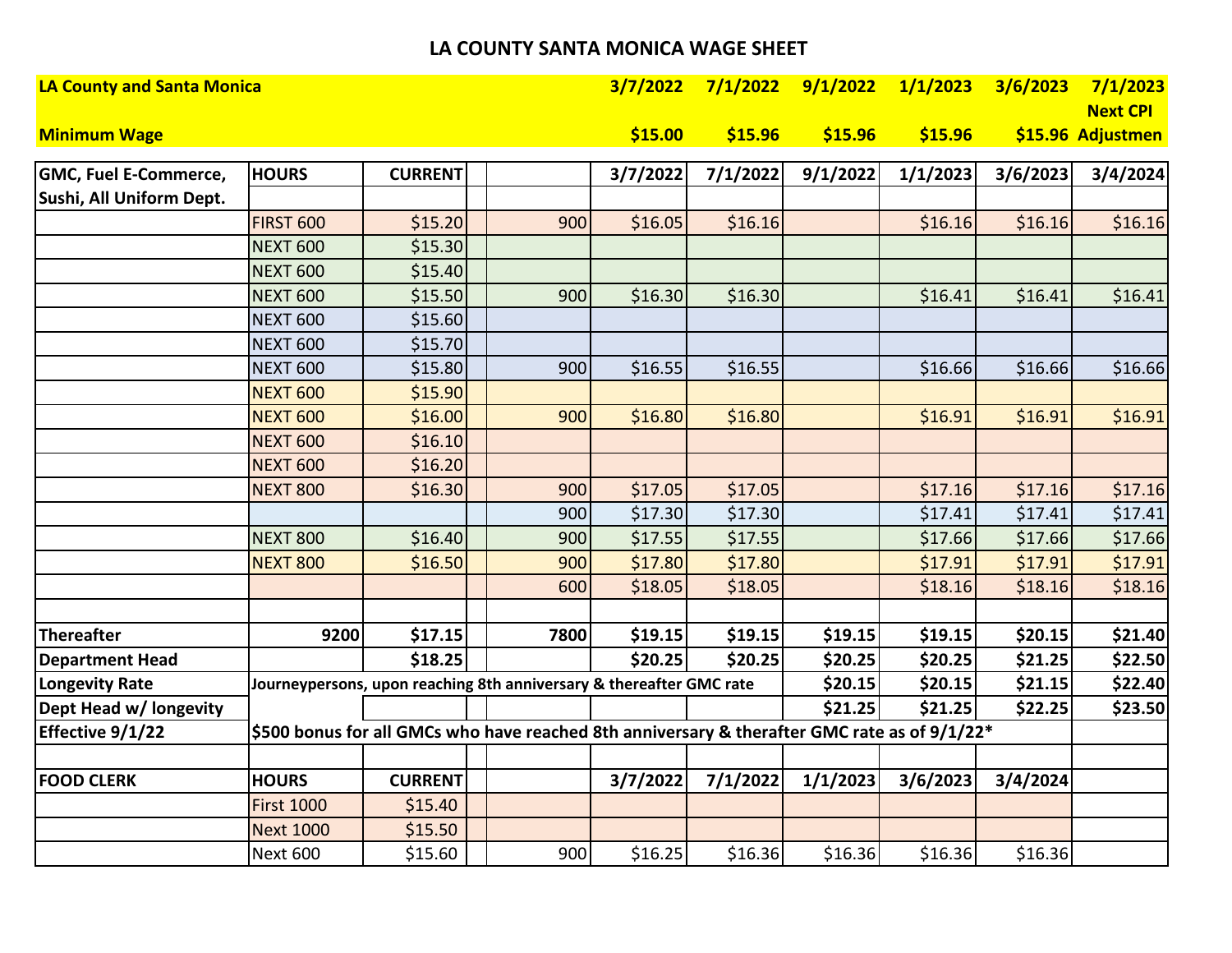#### **LA COUNTY SANTA MONICA WAGE SHEET**

|                        | <b>Next 600</b> | \$15.70 |          |          |          |          |         |         |  |
|------------------------|-----------------|---------|----------|----------|----------|----------|---------|---------|--|
|                        | <b>Next 600</b> | \$15.80 |          |          |          |          |         |         |  |
|                        | <b>Next 600</b> | \$15.90 | 900      | \$16.50  | \$16.50  | \$16.61  | \$16.61 | \$16.61 |  |
|                        | <b>Next 600</b> | \$16.00 |          |          |          |          |         |         |  |
|                        | <b>Next 600</b> | \$16.10 | 900      | \$16.75  | \$16.75  | \$16.86  | \$16.86 | \$16.86 |  |
|                        | <b>Next 600</b> | \$16.20 |          |          |          |          |         |         |  |
|                        | <b>Next 600</b> | \$16.30 | 900      | \$17.00  | \$17.00  | \$17.11  | \$17.11 | \$17.11 |  |
|                        | <b>Next 600</b> | \$16.40 | 900      | \$17.25  | \$17.25  | \$17.36  | \$17.36 | \$17.36 |  |
|                        | <b>Next 600</b> | \$16.50 | 900      | \$17.50  | \$17.50  | \$17.61  | \$17.61 | \$17.61 |  |
|                        | <b>Next 600</b> | \$17.50 | 900      | \$18.50  | \$18.50  | \$18.50  | \$18.50 | \$18.50 |  |
|                        | <b>Next 600</b> | \$18.50 | 900      | \$19.50  | \$19.50  | \$19.50  | \$19.50 | \$19.50 |  |
|                        | <b>Next 600</b> | \$19.50 | 900      | \$20.50  | \$20.50  | \$20.50  | \$20.50 | \$20.50 |  |
|                        |                 |         | 300      | \$21.00  | \$21.00  | \$21.00  | \$21.00 | \$21.00 |  |
|                        |                 |         |          |          |          |          |         |         |  |
| <b>Thereafter</b>      | 9800            | \$22.50 | 8400     | \$24.50  | \$24.50  | \$24.50  | \$25.50 | \$26.75 |  |
| <b>Department Head</b> |                 | \$23.50 |          | \$25.50  | \$25.50  | \$25.50  | \$26.50 | \$27.75 |  |
| <b>Meat Cutter</b>     | Months          | Current | 3/7/2022 | 7/1/2022 | 3/6/2023 | 3/4/2024 |         |         |  |
|                        | 1st 6 months    | \$15.20 | \$16.25  | \$16.36  | \$16.36  | \$16.36  |         |         |  |
|                        | Next 6 months   | \$15.30 | \$16.75  | \$16.75  | \$16.75  | \$16.75  |         |         |  |
|                        | Next 6 months   | \$15.56 | \$17.25  | \$17.25  | \$17.25  | \$17.25  |         |         |  |
|                        | Next 6 months   | \$17.78 | \$18.25  | \$18.25  | \$18.25  | \$18.25  |         |         |  |
|                        | Thereafter      | \$23.78 | \$25.78  | \$25.78  | \$26.78  | \$28.03  |         |         |  |
|                        | Dept Manager    | \$24.78 | \$26.78  | \$26.78  | \$27.78  | \$29.03  |         |         |  |
|                        |                 |         |          |          |          |          |         |         |  |
| Pharmacy Tech          | Weeks           | Current | 3/7/2022 | 3/6/2023 | 3/4/2024 |          |         |         |  |
|                        | 1st 26 weeks    | \$15.20 | \$17.40  | \$17.40  | \$17.40  |          |         |         |  |
|                        | Next 26 weeks   | \$15.30 | \$18.25  | \$18.25  | \$18.25  |          |         |         |  |
|                        | Next 26 weeks   | \$15.40 | \$19.10  | \$19.10  | \$19.10  |          |         |         |  |
|                        | Next 26 weeks   | \$15.50 | \$19.95  | \$19.95  | \$19.95  |          |         |         |  |
|                        | Thereafter      | \$19.85 | \$21.85  | \$22.85  | \$24.10  |          |         |         |  |
| Clerks Helper          | Months          | Current | 3/7/2022 | 7/1/2022 | 3/6/2023 | 3/4/2024 |         |         |  |
|                        | 1st 3 months    | \$15.10 | \$16.05  | \$16.06  | \$16.06  | \$16.06  |         |         |  |
|                        | Next 3 months   | \$15.20 | \$16.15  | \$16.16  | \$16.16  | \$16.16  |         |         |  |
|                        | After 9 month:  | \$15.30 | \$16.25  | \$16.26  | \$16.26  | \$16.26  |         |         |  |
|                        |                 |         |          |          |          |          |         |         |  |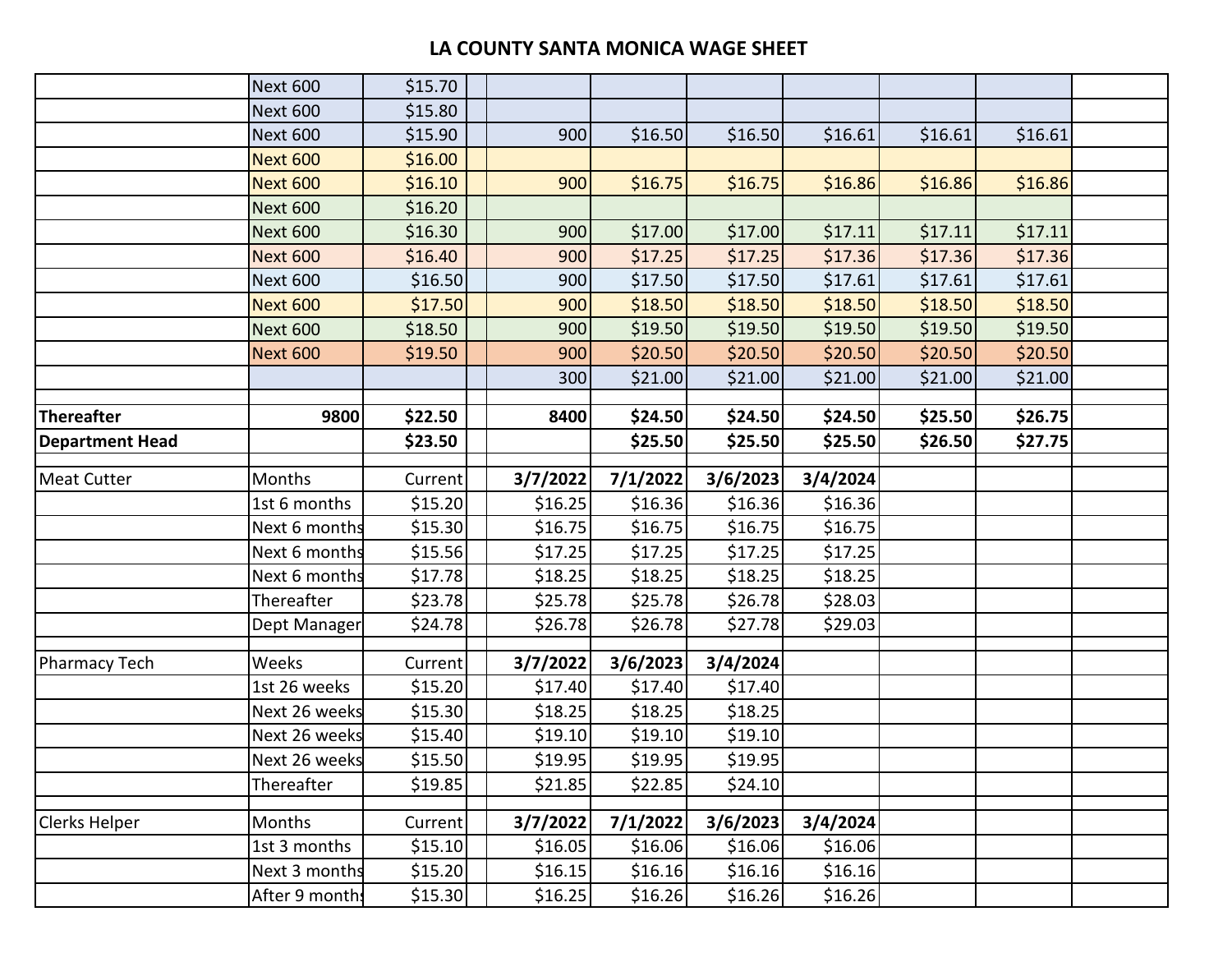### **PASADENA WAGE SHEET**

| <b>Pasadena</b>              |                                                                                              |                |      |          | $3/7/2022$ $7/1/2022$ $9/1/2022$ $1/1/2023$ |          |          | 3/6/2023 | 7/1/2023<br><b>Next CPI</b><br><b>Adjustmen</b> |
|------------------------------|----------------------------------------------------------------------------------------------|----------------|------|----------|---------------------------------------------|----------|----------|----------|-------------------------------------------------|
| <b>Minimum Wage</b>          |                                                                                              |                |      | \$15.00  | \$16.11                                     | \$16.11  | \$16.11  | \$16.11  | $\mathbf{t}$                                    |
| <b>GMC, Fuel E-Commerce,</b> | <b>HOURS</b>                                                                                 | <b>CURRENT</b> |      | 3/7/2022 | 7/1/2022                                    | 9/1/2022 | 1/1/2023 | 3/6/2023 | 3/4/2024                                        |
| Sushi, All Uniform Dept.     | <b>FIRST 600</b>                                                                             | \$15.20        | 900  | \$16.05  | \$16.31                                     |          | \$16.31  | \$16.31  | \$16.31                                         |
|                              | <b>NEXT 600</b>                                                                              | \$15.30        |      |          |                                             |          |          |          |                                                 |
|                              | <b>NEXT 600</b>                                                                              | \$15.40        |      |          |                                             |          |          |          |                                                 |
|                              | <b>NEXT 600</b>                                                                              | \$15.50        | 900  | \$16.30  | \$16.41                                     |          | \$16.56  | \$16.56  | \$16.56                                         |
|                              | <b>NEXT 600</b>                                                                              | \$15.60        |      |          |                                             |          |          |          |                                                 |
|                              | <b>NEXT 600</b>                                                                              | \$15.70        |      |          |                                             |          |          |          |                                                 |
|                              | <b>NEXT 600</b>                                                                              | \$15.80        | 900  | \$16.55  | \$16.55                                     |          | \$16.81  | \$16.81  |                                                 |
|                              | <b>NEXT 600</b>                                                                              | \$15.90        |      |          |                                             |          |          |          | \$16.81                                         |
|                              | <b>NEXT 600</b>                                                                              | \$16.00        | 900  | \$16.80  | \$16.80                                     |          | \$17.06  | \$17.06  | \$17.06                                         |
|                              | <b>NEXT 600</b>                                                                              | \$16.10        |      |          |                                             |          |          |          |                                                 |
|                              | <b>NEXT 600</b>                                                                              | \$16.20        |      |          |                                             |          |          |          |                                                 |
|                              | <b>NEXT 800</b>                                                                              | \$16.30        | 900  | \$17.05  | \$17.05                                     |          | \$17.31  | \$17.31  | \$17.31                                         |
|                              |                                                                                              |                | 900  | \$17.30  | \$17.30                                     |          | \$17.56  | \$17.56  | \$17.56                                         |
|                              | <b>NEXT 800</b>                                                                              | \$16.40        | 900  | \$17.55  | \$17.55                                     |          | \$17.81  | \$17.81  | \$17.81                                         |
|                              | <b>NEXT 800</b>                                                                              | \$16.50        | 900  | \$17.80  | \$17.80                                     |          | \$18.06  | \$18.06  | \$18.06                                         |
|                              |                                                                                              |                | 600  | \$18.05  | \$18.05                                     |          | \$18.31  | \$18.31  | \$18.31                                         |
|                              |                                                                                              |                |      |          |                                             |          |          |          |                                                 |
| Thereafter                   | 9200                                                                                         | \$17.15        | 7800 | \$19.15  | \$19.15                                     | \$19.15  | \$19.15  | \$20.15  | \$21.40                                         |
| <b>Department Head</b>       |                                                                                              | \$18.25        |      | \$20.25  | \$20.25                                     | \$20.25  | \$20.25  | \$21.25  | \$22.50                                         |
| <b>Longevity Rate</b>        | Journeypersons, upon reaching 8th anniversary & thereafter GMC rate                          |                |      |          |                                             | \$20.15  | \$20.15  | \$21.15  | \$22.40                                         |
| Dept Head w/ longevity       |                                                                                              |                |      |          |                                             | \$21.25  | \$21.25  | \$22.25  | \$23.50                                         |
| Effective 9/1/22             | \$500 bonus for all GMCs who have reached 8th anniversary & therafter GMC rate as of 9/1/22* |                |      |          |                                             |          |          |          |                                                 |
|                              |                                                                                              |                |      |          |                                             |          |          |          |                                                 |
| <b>FOOD CLERK</b>            | <b>HOURS</b>                                                                                 | <b>CURRENT</b> |      | 3/7/2022 | 7/1/2022                                    | 1/1/2023 | 3/6/2023 | 3/4/2024 |                                                 |
|                              | <b>First 1000</b>                                                                            | \$15.40        |      |          |                                             |          |          |          |                                                 |
|                              | <b>Next 1000</b>                                                                             | \$15.50        |      |          |                                             |          |          |          |                                                 |
|                              | <b>Next 600</b>                                                                              | \$15.60        | 900  | \$16.25  | \$16.51                                     | \$16.51  | \$16.51  | \$16.51  |                                                 |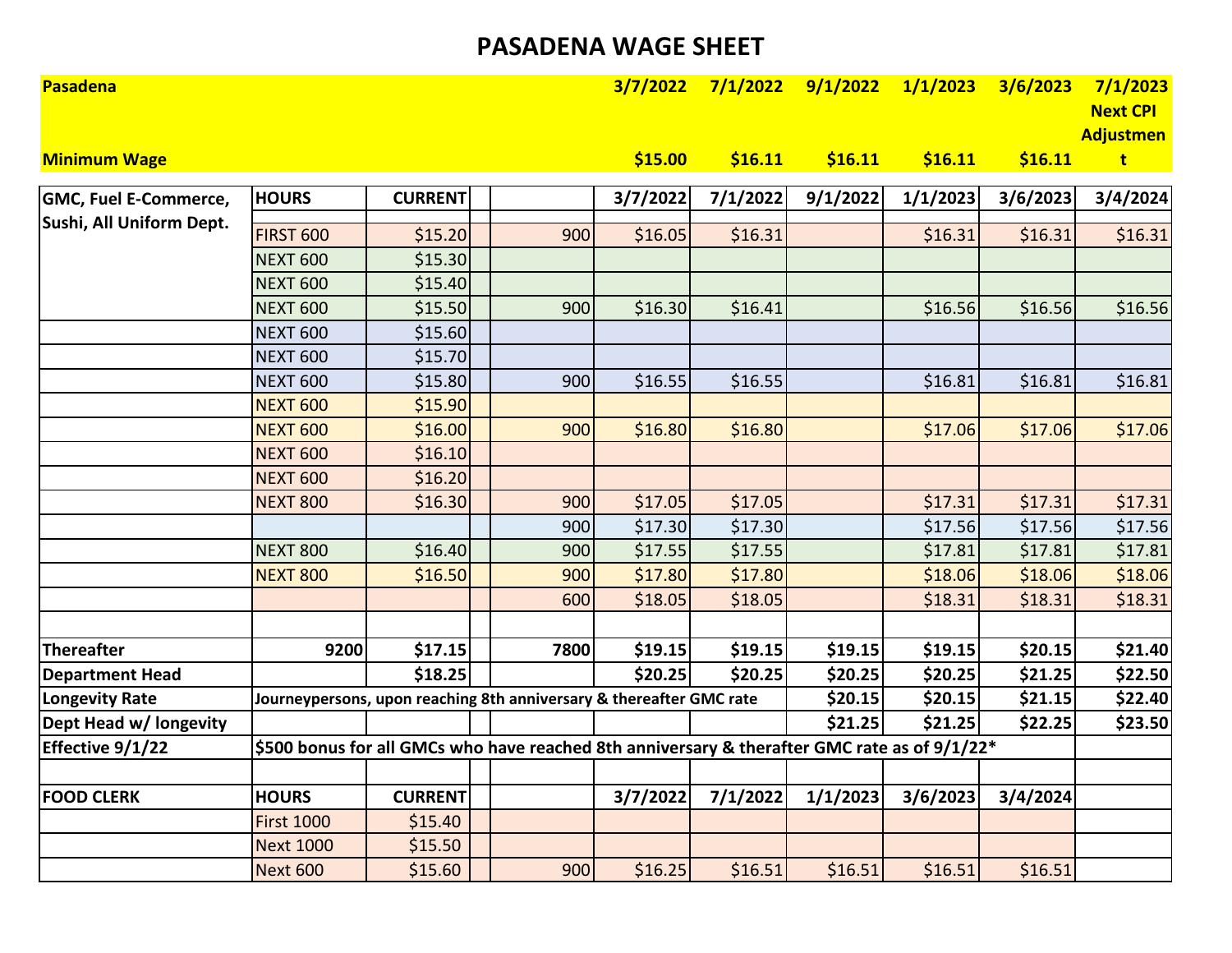## **PASADENA WAGE SHEET**

|                        | <b>Next 600</b> | \$15.70 |          |          |          |          |          |         |  |
|------------------------|-----------------|---------|----------|----------|----------|----------|----------|---------|--|
|                        | <b>Next 600</b> | \$15.80 |          |          |          |          |          |         |  |
|                        | <b>Next 600</b> | \$15.90 | 900      | \$16.50  | \$16.61  | \$16.76  | \$16.76  | \$16.76 |  |
|                        | <b>Next 600</b> | \$16.00 |          |          |          |          |          |         |  |
|                        | <b>Next 600</b> | \$16.10 | 900      | \$16.75  | \$16.75  | \$17.01  | \$17.01  | \$17.01 |  |
|                        | <b>Next 600</b> | \$16.20 |          |          |          |          |          |         |  |
|                        | <b>Next 600</b> | \$16.30 | 900      | \$17.00  | \$17.00  | \$17.26  | \$17.26  | \$17.26 |  |
|                        | <b>Next 600</b> | \$16.40 | 900      | \$17.25  | \$17.25  | \$17.51  | \$17.51  | \$17.51 |  |
|                        | <b>Next 600</b> | \$16.50 | 900      | \$17.50  | \$17.50  | \$17.76  | \$17.76  | \$17.76 |  |
|                        | <b>Next 600</b> | \$17.50 | 900      | \$18.50  | \$18.50  | \$18.50  | \$18.50  | \$18.50 |  |
|                        | <b>Next 600</b> | \$18.50 | 900      | \$19.50  | \$19.50  | \$19.50  | \$19.50  | \$19.50 |  |
|                        | <b>Next 600</b> | \$19.50 | 900      | \$20.50  | \$20.50  | \$20.50  | \$20.50  | \$20.50 |  |
|                        |                 |         | 300      | \$21.00  | \$21.00  | \$21.00  | \$21.00  | \$21.00 |  |
|                        |                 |         |          |          |          |          |          |         |  |
| Thereafter             | 9800            | \$22.50 | 8400     | \$24.50  | \$24.50  | \$24.50  | \$25.50  | \$26.75 |  |
| <b>Department Head</b> |                 | \$23.50 |          | \$25.50  | \$25.50  | \$25.50  | \$26.50  | \$27.75 |  |
| <b>Meat Cutter</b>     | Months          | Current | 3/7/2022 | 7/1/2022 | 1/1/2023 | 3/6/2023 | 3/4/2024 |         |  |
|                        | 1st 6 months    | \$15.20 | \$16.25  | \$16.51  | \$16.51  | \$16.51  | \$16.51  |         |  |
|                        | Next 6 months   | \$15.30 | \$16.75  | \$16.75  | \$16.76  | \$16.76  | \$16.76  |         |  |
|                        | Next 6 months   | \$15.56 | \$17.25  | \$17.25  | \$17.25  | \$17.25  | \$17.25  |         |  |
|                        | Next 6 months   | \$17.78 | \$18.25  | \$18.25  | \$18.25  | \$18.25  | \$18.25  |         |  |
|                        | Thereafter      | \$23.78 | \$25.78  | \$25.78  | \$25.78  | \$26.78  | \$28.03  |         |  |
|                        | Dept Manager    | \$24.78 | \$26.78  | \$26.78  | \$26.78  | \$27.78  | \$29.03  |         |  |
| <b>Pharmacy Tech</b>   | Weeks           | Current | 3/7/2022 | 3/6/2023 | 3/4/2024 |          |          |         |  |
|                        | 1st 26 weeks    | \$15.20 | \$17.40  | \$17.40  | \$17.40  |          |          |         |  |
|                        | Next 26 weeks   | \$15.30 | \$18.25  | \$18.25  | \$18.25  |          |          |         |  |
|                        | Next 26 weeks   | \$15.40 | \$19.10  | \$19.10  | \$19.10  |          |          |         |  |
|                        | Next 26 weeks   | \$15.50 | \$19.95  | \$19.95  | \$19.95  |          |          |         |  |
|                        | Thereafter      | \$19.85 | \$21.85  | \$22.85  | \$24.10  |          |          |         |  |
| <b>Clerks Helper</b>   | Months          | Current | 3/7/2022 | 7/1/2022 | 3/6/2023 | 3/4/2024 |          |         |  |
|                        | 1st 3 months    | \$15.10 | \$16.05  | \$16.21  | \$16.21  | \$16.21  |          |         |  |
|                        | Next 3 months   | \$15.20 | \$16.15  | \$16.31  | \$16.31  | \$16.31  |          |         |  |
|                        | After 9 month:  | \$15.30 | \$16.25  | \$16.41  | \$16.41  | \$16.41  |          |         |  |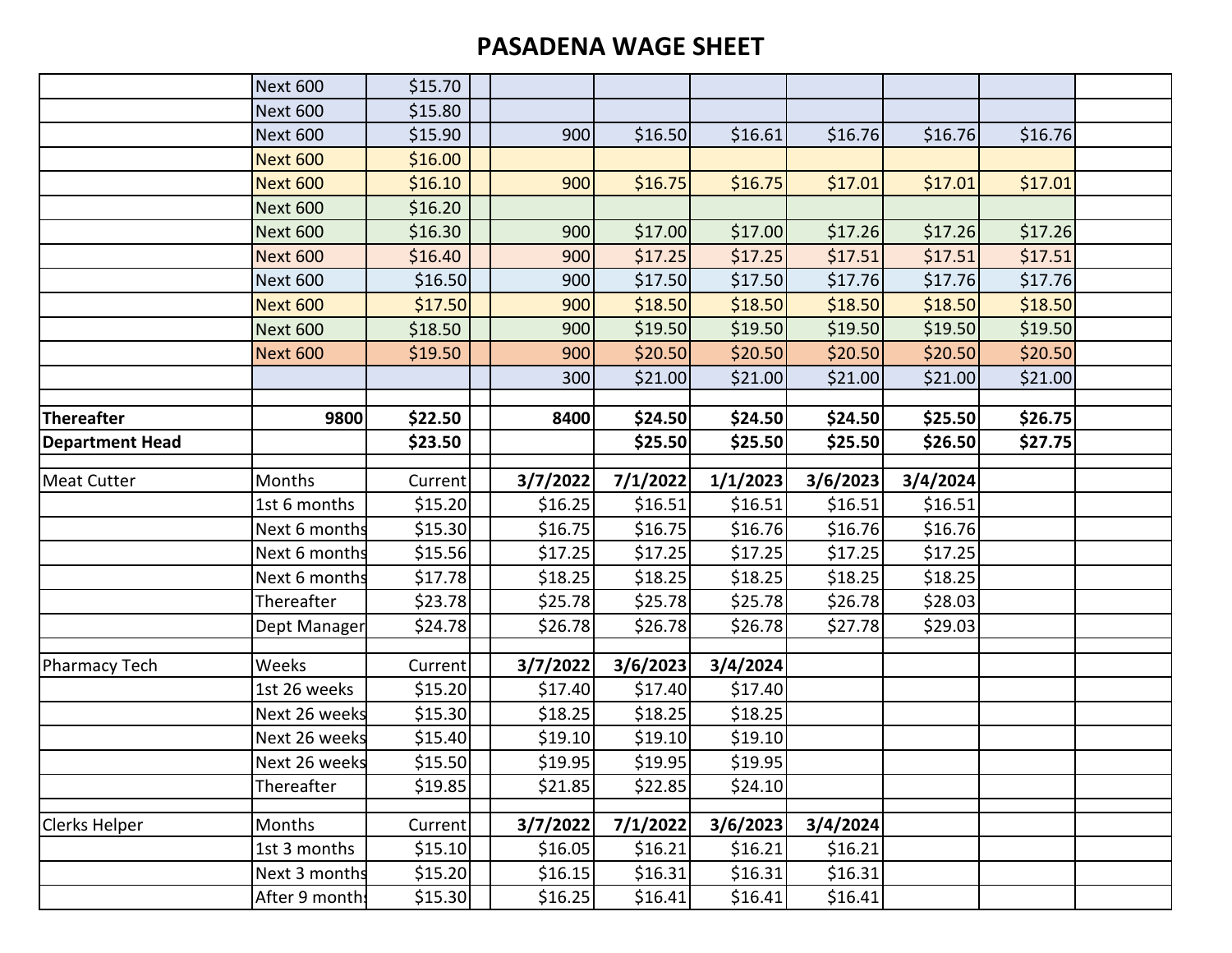# West Hollywood Minimum Wage updated 4.12.22\_v2

| <b>West Hollywood</b>        |                                                                                             |                |      | 3/7/2022 | 7/1/2022 | 9/1/2022 | 1/1/2023 | 3/6/2023 | 7/1/2023 | 3/4/2024 |
|------------------------------|---------------------------------------------------------------------------------------------|----------------|------|----------|----------|----------|----------|----------|----------|----------|
| <b>Minimum Wage</b>          |                                                                                             |                |      | \$15.50  | \$16.50  | \$16.50  | \$17.50  | \$17.50  | \$18.86  | \$18.86  |
|                              |                                                                                             |                |      |          |          |          |          |          |          |          |
| <b>GMC, Fuel E-Commerce,</b> | <b>HOURS</b>                                                                                | <b>CURRENT</b> |      | 3/7/2022 | 7/1/2022 | 9/1/2022 | 1/1/2023 | 3/6/2023 | 7/1/2023 | 3/4/2024 |
| Sushi, All Uniform Dept.     |                                                                                             |                |      |          |          |          |          |          |          |          |
|                              | <b>FIRST 600</b>                                                                            | \$15.70        | 900  | \$16.05  | \$16.70  |          | \$17.70  | \$17.70  | \$19.06  | \$19.06  |
|                              | <b>NEXT 600</b>                                                                             | \$15.80        |      |          |          |          |          |          |          |          |
|                              | <b>NEXT 600</b>                                                                             | \$15.90        |      |          |          |          |          |          |          |          |
|                              | <b>NEXT 600</b>                                                                             | \$16.00        | 900  | \$16.30  | \$16.80  |          | \$17.95  | \$17.95  | \$19.31  | \$19.31  |
|                              | <b>NEXT 600</b>                                                                             | \$16.10        |      |          |          |          |          |          |          |          |
|                              | <b>NEXT 600</b>                                                                             | \$16.20        |      |          |          |          |          |          |          |          |
|                              | <b>NEXT 600</b>                                                                             | \$16.30        | 900  | \$16.55  | \$16.90  |          | \$18.20  | \$18.20  | \$19.56  | \$19.56  |
|                              | <b>NEXT 600</b>                                                                             | \$16.40        |      |          |          |          |          |          |          |          |
|                              | <b>NEXT 600</b>                                                                             | \$16.50        | 900  | \$16.80  | \$17.00  |          | \$18.45  | \$18.45  | \$19.81  | \$19.81  |
|                              | <b>NEXT 600</b>                                                                             | \$16.60        |      |          |          |          |          |          |          |          |
|                              | <b>NEXT 600</b>                                                                             | \$16.70        |      |          |          |          |          |          |          |          |
|                              | <b>NEXT 800</b>                                                                             | \$16.80        | 900  | \$17.05  | \$17.10  |          | \$18.70  | \$18.70  | \$20.02  | \$20.06  |
|                              |                                                                                             |                | 900  | \$17.30  | \$17.30  |          | \$18.95  | \$18.95  | \$20.02  | \$20.31  |
|                              | <b>NEXT 800</b>                                                                             | \$16.90        | 900  | \$17.55  | \$17.55  |          | \$119.02 | \$19.20  | \$20.02  | \$20.56  |
|                              | <b>NEXT 800</b>                                                                             | \$17.00        | 900  | \$17.80  | \$17.80  |          | \$19.02  | \$19.45  | \$20.02  | \$20.81  |
|                              |                                                                                             |                | 600  | \$18.05  | \$18.05  |          | \$19.02  | \$19.70  | \$20.02  | \$21.06  |
|                              |                                                                                             |                |      |          |          |          |          |          |          |          |
| <b>Thereafter</b>            | 9200                                                                                        | \$17.02        | 7800 | \$19.02  | \$19.02  | \$19.02  | \$19.02  | \$20.02  | \$20.02  | \$21.27  |
| <b>Department Head</b>       |                                                                                             | \$18.12        |      | \$20.12  | \$20.12  | \$20.12  | \$20.12  | \$21.12  | \$21.12  | \$22.37  |
| <b>Longevity Rate</b>        | Journeypersons, upon reaching 8th anniversary & thereafter GMC rate                         |                |      |          |          | \$20.02  | \$20.02  | \$21.02  | \$21.02  | \$22.27  |
| Dept Head w/ longevity       |                                                                                             |                |      |          |          | \$21.12  | \$21.12  | \$22.12  | \$22.12  | \$23.37  |
| Effective 9/1/22             | \$500 bonus for all GMCs who have reached 8th anniversary & therafter GMC rate as of 9/1/22 |                |      |          |          |          |          |          |          |          |
|                              |                                                                                             |                |      |          |          |          |          |          |          |          |
| <b>FOOD CLERK</b>            | <b>HOURS</b>                                                                                | <b>CURRENT</b> |      | 3/7/2022 | 7/1/2022 | 1/1/2023 | 3/6/2023 | 7/1/2023 | 3/4/2024 |          |
|                              | <b>First 1000</b>                                                                           | \$15.90        |      |          |          |          |          |          |          |          |
|                              | <b>Next 1000</b>                                                                            | \$16.00        |      |          |          |          |          |          |          |          |
|                              | <b>Next 600</b>                                                                             | \$16.10        | 900  | \$16.25  | \$16.90  | \$17.90  | \$17.90  | \$19.26  | \$19.26  |          |
|                              | <b>Next 600</b>                                                                             | \$16.20        |      |          |          |          |          |          |          |          |
|                              | <b>Next 600</b>                                                                             | \$16.30        |      |          |          |          |          |          |          |          |
|                              | <b>Next 600</b>                                                                             | \$16.40        | 900  | \$16.50  | \$17.00  | \$18.15  | \$18.15  | \$19.51  | \$19.51  |          |